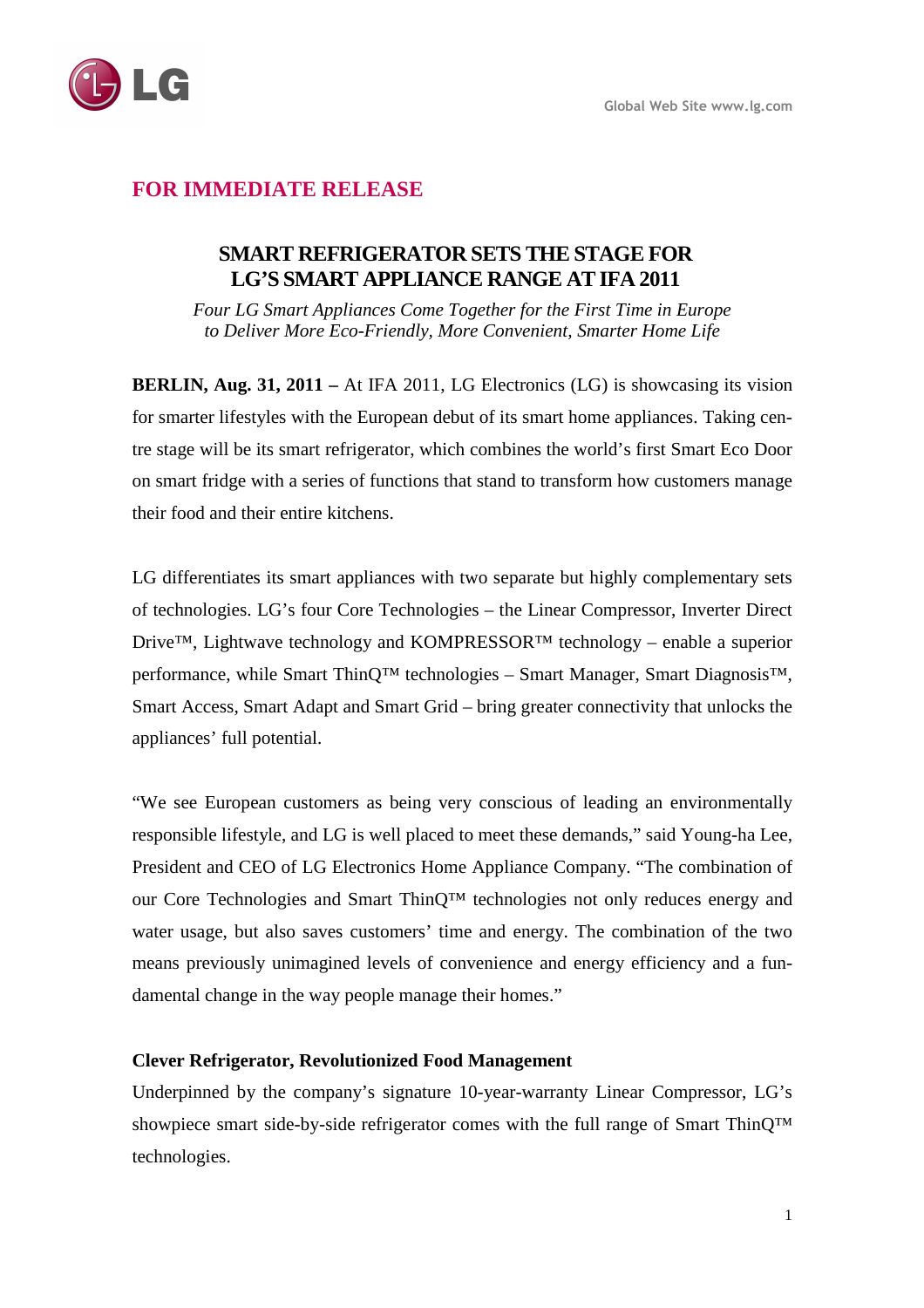

Key among those smart technologies is Smart Manager, which transforms the appliance into a complete food management system. Customers can use the fridge's LCD panel or their smartphones to check what food is inside, where it's located and when it will expire. Customers can also set specific periods of time for their products, with Smart Manager's freshness tracker alerting them when that time has passed.

To help keep food fresher in the fridge, Smart Manager offers a food guide option that provides detailed information about specific fruits and vegetables. The smart refrigerator even functions as an infotainment centre with access to digital photo albums, calendar, memos, news reports or an actual PC monitor, and letting customers check their social networking services, watch movies or listen to music via YouTube. By dragging and dropping food icons on the refrigerator's LCD display or by using the voice recognition function, users can easily find out what food they have and its location, as well as its expiration dates.

LG's Smart Diagnosis<sup>™</sup> feature helps customer service representatives to quickly and efficiently troubleshoot mechanical issues. Once the customer contacts the LG service centre by phone, a technician will direct the customer to press the Smart Diagnosis™ button, which then triggers a series of signals that the service centre uses to determine what's wrong and whether a service call is required. Customers will also be directly alerted about minor issues, such as the door being open or the ice-maker switched off, via an application on their smartphone.

The Smart Access feature lets customers check, also via their smartphone, what's running low in their fridge while they're shopping at the local grocery store. It even provides interesting recipe options for whatever food is left in the fridge. With Smart Access, accidental double purchases are a thing of the past, less food gets wasted and customers never run out of mealtime options.

The fridge is Smart Grid-ready, meaning that once local utility companies begin offering Smart Grid-compatible, differentiated energy-rate time slots, the refrigerator will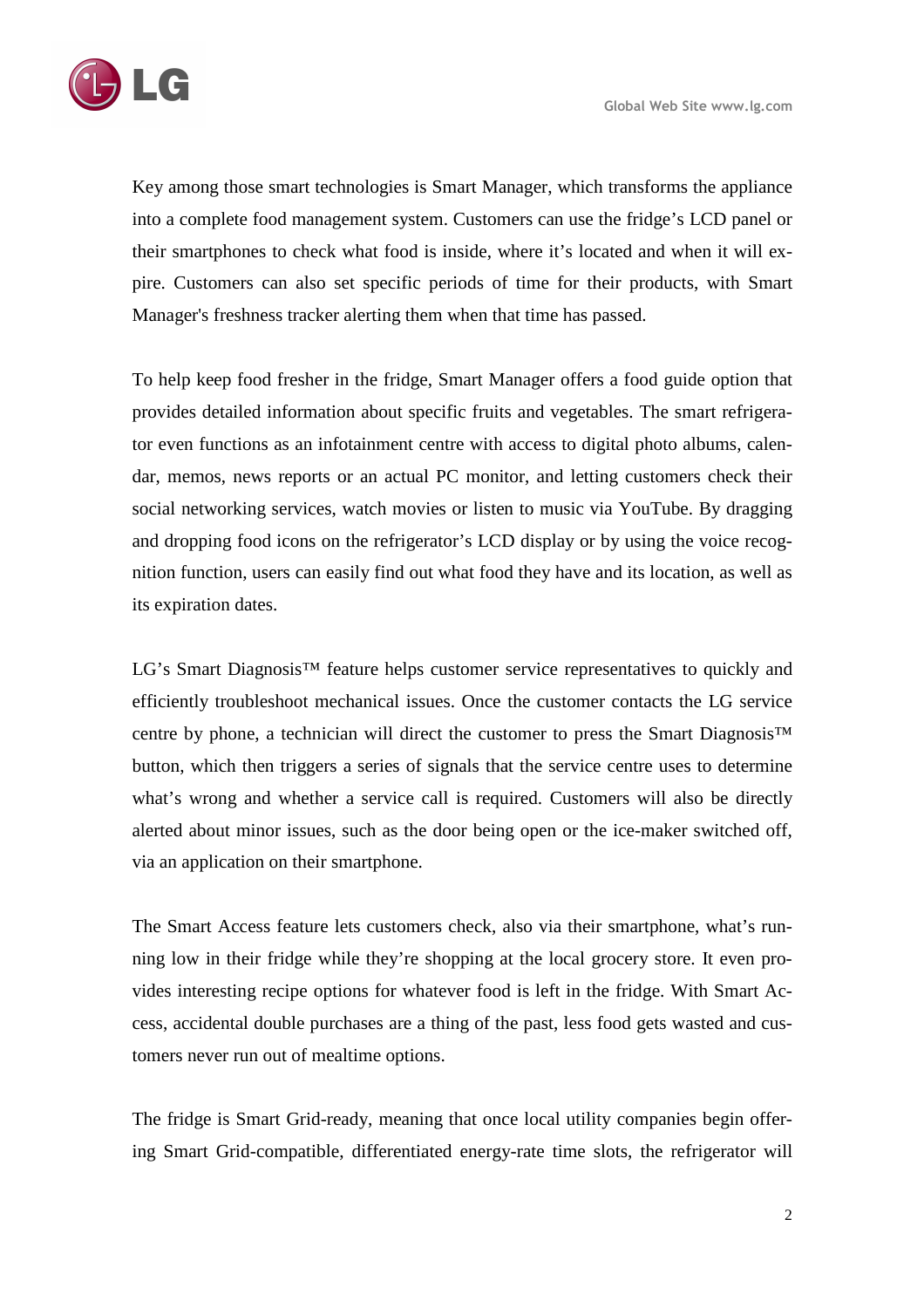

automatically re-adjust its temperature and function settings to take advantage of optimum energy rates every day. In this way, the fridge saves its hardest work for time slots when energy is at its cheapest, delivering significant reductions in utility bills.

Powered by the Linear Compressor, LG's smart refrigerator offers a smart saving solution to save energy while keeping food fresh. Smart saving provides a "Night Saving Mode" that reduces energy consumption for up to four hours at nighttime and a "Customize Saving Mode" that cuts back on energy use during periods pre-set by the customer. LG has also added the ingenious Smart Eco Door – a world-first door-in-door system – to make the overall configuration more convenient and less prone to energy loss.

#### **A Washing Machine That Knows When And How To Help**

Another Smart ThinQ™-enabled highlight at IFA 2011 is LG's smart washing machine, which incorporates Smart Diagnosis™, Smart Access, Smart Adapt and Smart Gridready. The washer is also equipped with LG's Inverter Direct Drive™, which eliminates belts and pulleys so the motor can deliver power directly to the drum. In doing so, it reduces vibrations and extends the life of the motor and the washing machine. LG backs the motor with a 10-year warranty.

Should a problem occur with the smart washing machine, such as water supply issues, Smart Diagnosis<sup>™</sup> quickly and efficiently helps fix it, limiting costly, inconvenient service calls and in-home visits. Also, a downloadable smartphone application alerts customers to simpler problems, such as a door being left open. Like the refrigerator, the washing machine uses Smart Access to keep owners connected wherever they may be. If the customer needs to leave the house, he or she can leave the washing machine on with no worries at all: Smart Access makes it possible for the customers to monitor the wash cycles and operation of the washer, wherever they are. Customers can also remotely control some functions, such as changing the time setting time or adding wrinkle care function. Furthermore, pop-up messages conveniently inform the customers when the wash cycle is finished. Smart Adapt lets customers download new washing cycle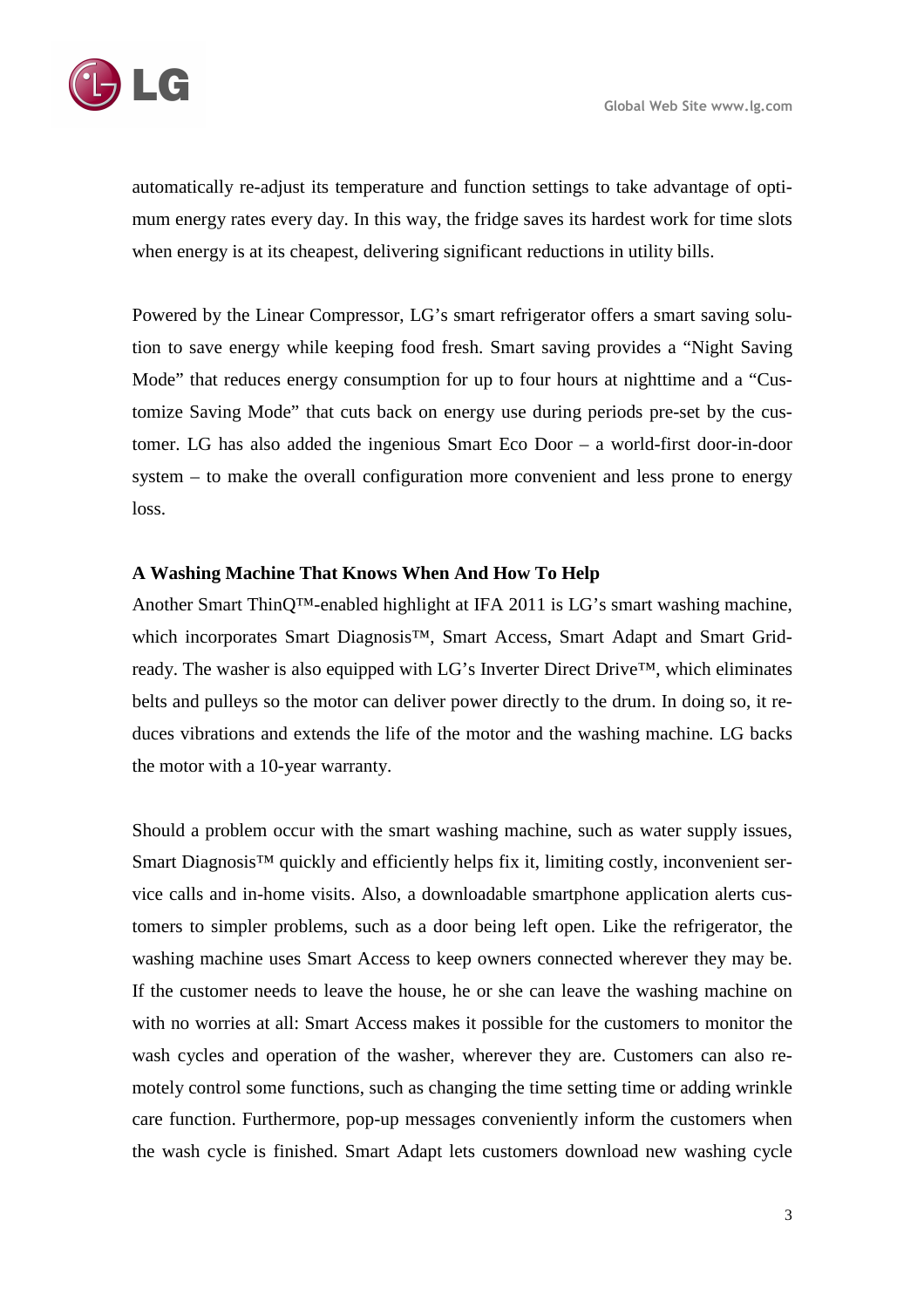programs such as Super Rinse or Baby Sanitize, enabling access to new, advanced programs and customized, quality wash cycles. Smart Adapt also lets customers update software, providing customers with all the benefits of LG's latest developments without needing to buy a new product. In this way, customers can update and download the latest features throughout the lifetime of their LG washing machine. Also smartphone applications give customers smart know-how and useful day-to-day information such as how to tackle stains and what washing symbols mean.

LG's smart washer is also Smart Grid-ready, meaning that in the near future the washing machine will be able to automatically readjust its settings to choose the optimum energy rate at the most efficient time of the day. This process will result in savings in electricity, and reduced electricity bills for the customers. Eco Sanitize courses with low energy use will also be made possible. It will also enhance energy efficiency for "Eco Sanitize" cycle with low energy consumption.

## **Lightwave: A Smarter Way to Cook**

LG's Lightwave Oven comes equipped with Smart Access, which opens up a whole array of revolutionary cooking possibilities. Customers can access the LG Server through a smartphone application and download delicious international recipes which guide them to prepare their meals. When a menu is selected, the recipe, the required time and the temperature are all set automatically, so all the customer needs to do is to press the START button.They don't need to remember or look at cookbooks anymore. The smart oven is also equipped with LG's Charcoal Lighting Heater™, a world-first heater made from a purely natural element that cooks food more naturally, deeply and evenly while saving time and energy. The Charcoal Lighting Heater<sup>™</sup> is a new, tastier and healthier way to make convenient, gourmet cooking.

### **Smart HOM-BOT: Clean While You're Away**

More impressively, the Smart Access feature lets customers order their Smart HOM-BOT to tidy up their home, and monitor how the cleaning is progressing remotely via their smartphones. The smart robotic vacuum cleaner is an example of how LG is help-